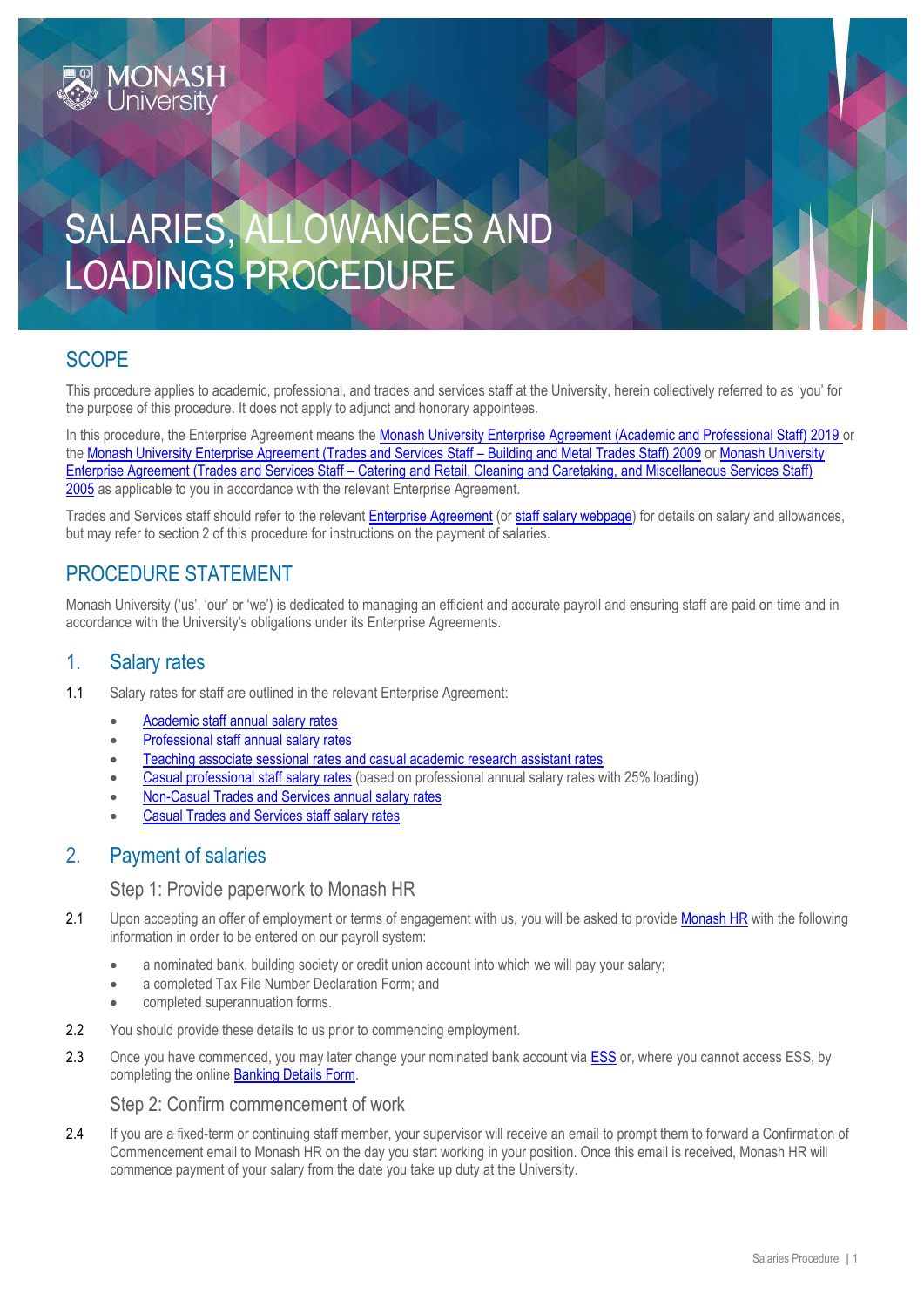- 2.5 If you are a casual professional or a casual trades and services staff member, a Teaching Associate or a casual academic research assistant, you are required to complet[e timesheets](https://www.monash.edu/eforms-resources/frevvo-forms/hr/timesheets) in order to trigger payment for the work you have performed. Teaching Associates may refer to th[e Teaching Associate Activity Types Payment Guide](https://www.intranet.monash/hr/assets/docs/tools-and-resources/staff-resources/induction/new-staff-member/salaries-and-benefits/timesheets/acad.pdf) to assist in the completion of timesheets.
- 2.6 Timesheets must be approved by the timesheet approver.

#### Step 3: Monash HR pays your salary

- 2.7 During your period of employment. Monash HR will pay your salary fortnightly into the bank, building society or credit union account nominated by you in Step 1 above. Our pay dates can be viewed on the [Monash HR Calendar.](http://www.adm.monash.edu.au/human-resources/calendar/)
- 2.8 If a pay date falls on University holiday or during the *Christmas closedown period*, we may pay that fortnight's salary on an appropriate date prior to the scheduled pay day.
- 2.9 You can access your pay slips via **ESS**. If you do not have access to ESS, we will provide you with a hard-copy payslip.
- 2.10 Monash HR will make deductions from your salary for superannuation contributions on your written authority. For further information, refer to the [Superannuation Procedure.](https://publicpolicydms.monash.edu/Monash/documents/1935733) If you wish to make any other salary deductions, this request will need to be agreed by the University and authorised by you in writing.
- 2.11 For information on possible salary packaging options, please refer to the [Salary Packaging Procedure.](https://publicpolicydms.monash.edu/Monash/documents/1935719) All deductions will be recorded on your pay slip.

#### Step 4: Monash HR stops paying your salary when employment ceases

- 2.12 If you are a continuing or fixed-term staff member, you are required to comply with the [Leaving the University procedure.](https://publicpolicydms.monash.edu/Monash/documents/1935694)
- 2.13 On the date your employment with us ends, Monash HR will:
	- cease payment of salary;
	- **•** cease superannuation contributions;
	- where relevant, cease WorkCover insurance payments;
	- calculate the accrual of annual and long service leave entitlements;
	- calculate the tax on any lump sum separation payments; and
	- arrange for final payments to be made in the next available pay period.
- 2.14 If your fixed-term contract expires and Monash HR has not been notified that the contract will be renewed, salary payment will cease on the end date of the contract.

## 3. Advance payment of salaries

3.1 On four weeks' notice, you will be entitled to payment in advance for the following periods of paid leave in excess of ten days.

| Form of leave                                             | Advance payment |
|-----------------------------------------------------------|-----------------|
| Annual leave                                              |                 |
| Long service leave<br>Outside Studies Program (OSP) leave | Up to 12 weeks  |
| <b>Parental leave</b>                                     | Up to 14 weeks  |

3.2 To request an advance payment of salary, you must apply for the leave using the relevant leave [form](http://www.intranet.monash/hr/tools-and-resources/forms) and complete the relevant section. Advance payment cannot be requested through ESS.

### 4. Salary increases and incremental progression

- 4.1 Annual salary increases are paid in accordance with [clause 25](https://www.monash.edu/current-enterprise-agreements/academic-professional-2019#25) of the Monash University Enterprise Agreement (Academic and Professional Staff) 2019.
	- 4.1.1 The December 2020 increase was deferred until May 2021 in line with Schedule 6 of the Monash University Enterprise Agreement (Academic and Professional Staff) 2019.
- 4.2 If you are a fixed-term or continuing staff member, your salary will progress to the next incremental step in your classification level on th[e increment due date](#page-4-0) provided you are performing satisfactorily. An increment will only be withheld if you are found not to be making satisfactory progress towards your agreed performance plan in accordance with th[e Disciplinary Matters procedure.](https://publicpolicydms.monash.edu/Monash/documents/1935674)
- 4.3 Where it can be clearly demonstrated by your supervisor that you are consistently exceeding the required performance level, consideration may be given to granting additional increments.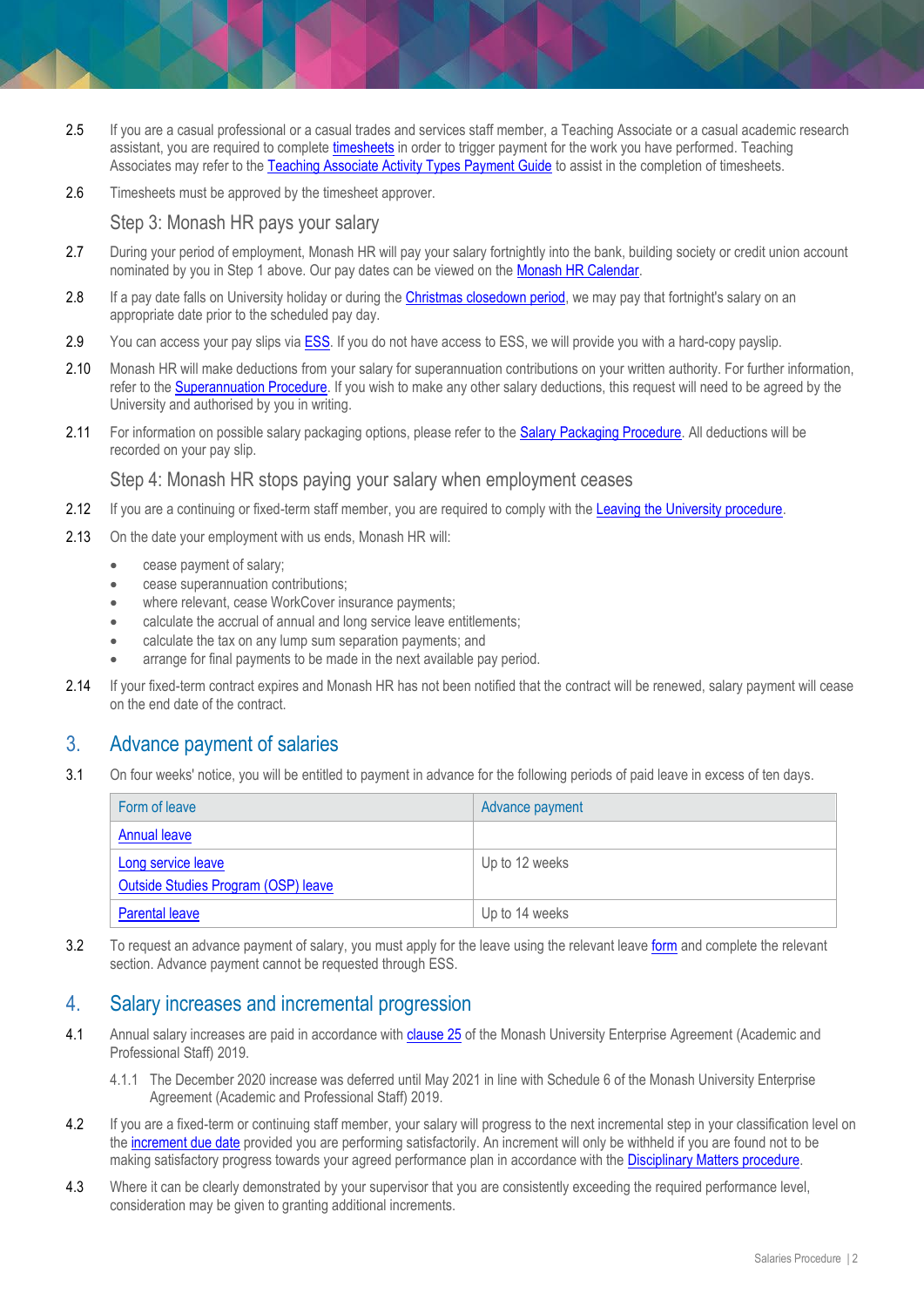# 5. Overpayments and underpayments

- 5.1 If you believe you have been either overpaid or underpaid, please contact Access HR on 03 9902 0400.
- 5.2 Where a salary overpayment has occurred, we will inform you of the amount of the overpayment and will write to you about the options available for repayment. The timeline for repayment shall be of reasonable length, having regard to the extent of the overpayment. We will negotiate in good faith with the aim of reaching an agreed repayment arrangement, after which we may deduct the overpayment from your salary or termination payments in accordance with the agreed repayment arrangement. In the absence of an agreed repayment arrangement, the Dispute Resolution Procedure under clause 12 of the Monash University Enterprise Agreement (Academic and Professional Staff) 2019 will be applied.

## 6. Allowances, loadings and benefits

6.1 The table below specifies the allowances and benefits that may be available you. The table contains relevant information regarding the application process (where applicable).

| Allowance, loading or benefit                                                                         | Nomination / Application Process / Relevant Form                                                                                                                                                                                                                                                                                                                                                                                                                                                                                                                                                                                                                                                                      |  |
|-------------------------------------------------------------------------------------------------------|-----------------------------------------------------------------------------------------------------------------------------------------------------------------------------------------------------------------------------------------------------------------------------------------------------------------------------------------------------------------------------------------------------------------------------------------------------------------------------------------------------------------------------------------------------------------------------------------------------------------------------------------------------------------------------------------------------------------------|--|
| <b>Academic and Professional Staff</b>                                                                |                                                                                                                                                                                                                                                                                                                                                                                                                                                                                                                                                                                                                                                                                                                       |  |
| <b>Annual Leave Loading</b><br>(Not applicable to staff members on<br>performance based contracts)    | You are entitled to 17 <sup>1</sup> / <sub>2</sub> per cent of the salary for four weeks' annual leave<br>payable in the pay period in which 15 December occurs, with a maximum<br>payment equal to the Australian Bureau of Statistics average weekly total<br>earnings of all males (Australia) for the bi-annual date released in August in the<br>year in which it is paid.<br>If your employment commences after or ceases prior to 15 December in any<br>accrual year, you will be entitled to a pro rata payment for the number of<br>completed months of continuous service in that accrual year.                                                                                                             |  |
|                                                                                                       | Annual leave loading may be exchanged for additional leave in accordance with<br>the relevant provisions of the <b>annual leave procedure</b> .                                                                                                                                                                                                                                                                                                                                                                                                                                                                                                                                                                       |  |
| <b>Exceptional Achievement Payment</b>                                                                | Your supervisor may nominate academic or professional staff members<br>between HEW Levels 5 to 9 for an exceptional achievement payment, following<br>an assessment of exceptional performance in accordance with the performance<br>development process. The relevant Dean or Executive Director will consider<br>nominations.                                                                                                                                                                                                                                                                                                                                                                                       |  |
|                                                                                                       | No more than 5 academics and 5 professional staff members, or 5% of the total<br>number of academic and professional staff members (whichever is the greater)<br>within each faculty or portfolio may receive an exceptional achievement<br>payment in any given year.                                                                                                                                                                                                                                                                                                                                                                                                                                                |  |
|                                                                                                       | Deans and Executive Directors, in consultation with their HR Business Partner,<br>will complete a Payment Request Schedule for Exceptional Achievement<br>Payments for Academic and/or Professional staff members in November or<br>December each year.                                                                                                                                                                                                                                                                                                                                                                                                                                                               |  |
|                                                                                                       | Monash HR are responsible for reviewing and approving the request<br>schedules, and coordinating payments for relevant staff members.                                                                                                                                                                                                                                                                                                                                                                                                                                                                                                                                                                                 |  |
| <b>Travel between Campuses</b><br>(Not applicable to staff members on<br>performance based contracts) | For a vehicle claim you should submit a claim for use of private vehicle form<br>(online via ESS) to your supervisor for approval.<br>Once approved the valid claim will be paid within 25 working days of<br>submission, subject to the provisions of clause 81.1(h) of the Enterprise<br>Agreement.                                                                                                                                                                                                                                                                                                                                                                                                                 |  |
| Travelling, meal, vehicle and related<br>expenditure                                                  | You should refer to the following travel expense reimbursement procedures:<br>International Travel (Australian-based staff) Procedure;<br>$\bullet$<br>Domestic Travel (Australian-based staff) Procedure; and<br>۰<br>Corporate Credit Card and Reimbursement Policy and Procedure<br>$\bullet$<br>Where possible, travel related expenses should be paid for with a corporate<br>credit card. If this is not possible, you should seek reimbursement through<br>Concur.<br>You should submit a Claim for use of private vehicle form (via ESS) to your<br>supervisor for approval of allowances related to the use of your private vehicle.<br>Once approved the valid claim will be paid within 25 working days of |  |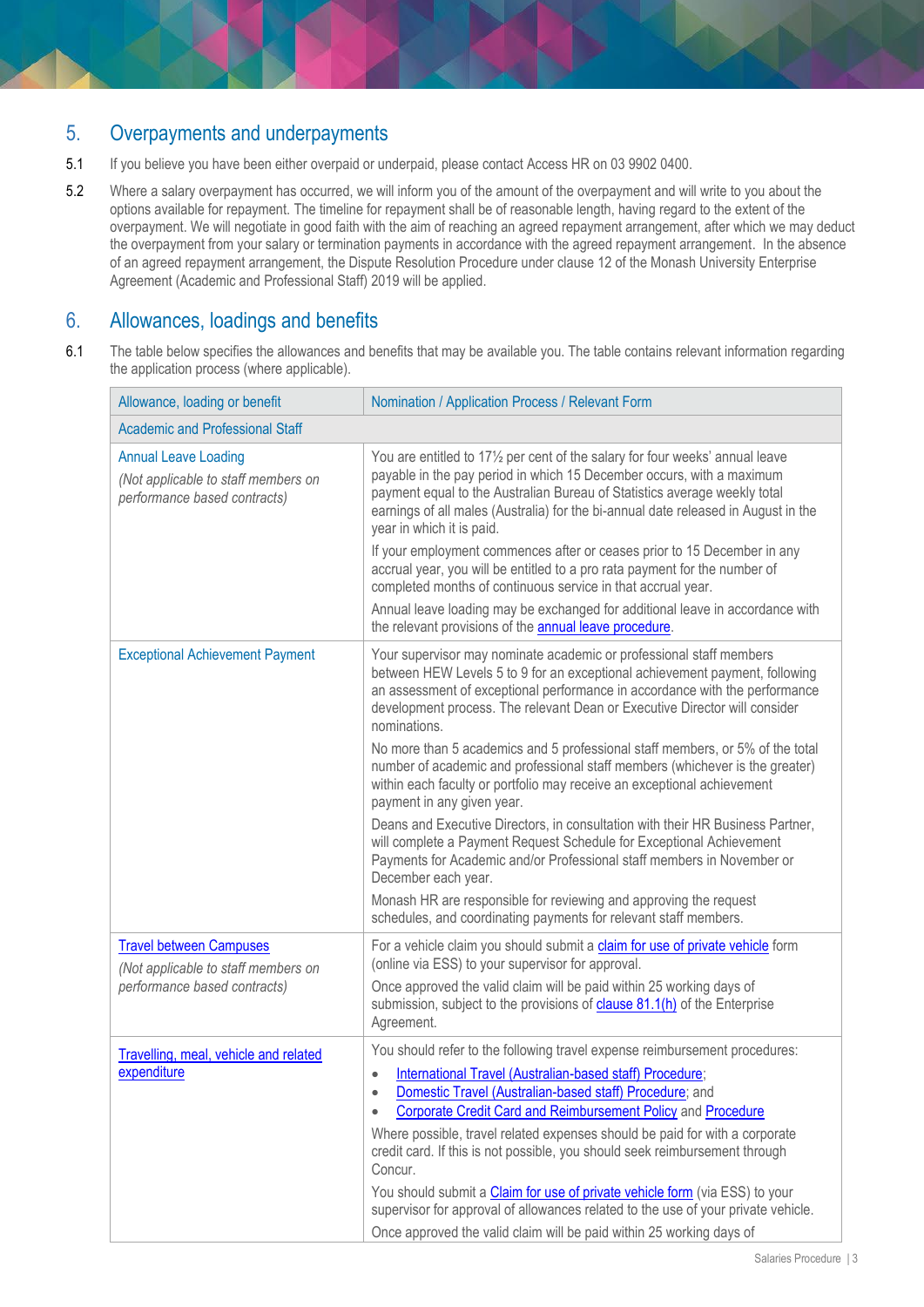|                                                                        | submission, subject to the provisions of clause 81.1(h) of the Enterprise<br>Agreement.                                                                                                                                                                                                                                                                                                                                          |
|------------------------------------------------------------------------|----------------------------------------------------------------------------------------------------------------------------------------------------------------------------------------------------------------------------------------------------------------------------------------------------------------------------------------------------------------------------------------------------------------------------------|
| Subscriptions to Associations, Technical<br><b>Bodies and Journals</b> | The cost of personal subscriptions to associations, technical bodies and<br>journals may only be charged against University funds via corporate credit card<br>or reimbursement where such subscriptions are:                                                                                                                                                                                                                    |
|                                                                        | a requirement of the University; and                                                                                                                                                                                                                                                                                                                                                                                             |
|                                                                        | directly relevant to your duties reflected in your approved position<br>description; and                                                                                                                                                                                                                                                                                                                                         |
|                                                                        | authorised by the relevant Head of Unit.<br>$\bullet$                                                                                                                                                                                                                                                                                                                                                                            |
|                                                                        | If you are an academic staff member who has research funding, you may use<br>these funds to subscribe to appropriate professional associations, technical<br>bodies and journals, where the research funding grant permits. Funds<br>accumulated by <i>University Practice Paid Outside Work</i> may also be used for<br>this purpose.                                                                                           |
|                                                                        | If you represent the University on company boards, you may have Australian<br>Institute of Company Director (AICD) membership paid while that board<br>membership is active.                                                                                                                                                                                                                                                     |
| <b>Academic Staff only</b>                                             |                                                                                                                                                                                                                                                                                                                                                                                                                                  |
| Above engagement profile payment                                       | Your supervisor may nominate you for an above engagement profile payment<br>if, at the request of the Dean or nominee, you have performed additional duties<br>above those anticipated in the performance plan, and have performed both the<br>additional duties and the planned work in a satisfactory manner to a pre-agreed<br>standard. Above engagement profile payments only apply to full time academic<br>staff members. |
|                                                                        | The Head of Unit should submit a completed above engagement profile<br>payment form to the Dean for endorsement. Once endorsed the form will be<br>forwarded to Monash HR to coordinate any required approvals and arrange<br>payment.                                                                                                                                                                                           |
| <b>Camping Allowance</b>                                               | Work units for which a camping allowance is payable will inform the Payroll<br>Services team directly via email.                                                                                                                                                                                                                                                                                                                 |
|                                                                        | Ordinarily your work unit will submit a template spreadsheet outlining the details<br>of the amount of time and payment due for each staff member involved.                                                                                                                                                                                                                                                                      |
| <b>Clinical Loadings</b>                                               | The relevant approver will authorise clinical loadings:                                                                                                                                                                                                                                                                                                                                                                          |
|                                                                        | at the time of appointment using the Rex system; or<br>when a renewal is facilitated through the CEM.                                                                                                                                                                                                                                                                                                                            |
|                                                                        | Please refer to Clinical Loadings - Academic staff for details.                                                                                                                                                                                                                                                                                                                                                                  |
| <b>Professorial Loadings</b><br>(Not applicable to staff members on    | Professorial loadings are payable to Professors and Associate Professors who<br>are Fellows of the following five recognised academies:                                                                                                                                                                                                                                                                                          |
| performance based contracts)                                           | Australian Academy of Science<br>$\bullet$                                                                                                                                                                                                                                                                                                                                                                                       |
|                                                                        | Academy of Social Science of Australia<br>$\bullet$<br>Australian Academic of Technological Sciences and Engineering<br>$\bullet$                                                                                                                                                                                                                                                                                                |
|                                                                        | Australian Academy of Humanities<br>$\bullet$                                                                                                                                                                                                                                                                                                                                                                                    |
|                                                                        | Australian Academy of Law<br>$\bullet$<br>Contact Monash HR for further information.                                                                                                                                                                                                                                                                                                                                             |
| <b>Professional Staff only</b>                                         |                                                                                                                                                                                                                                                                                                                                                                                                                                  |
| <b>Higher Duties Allowance</b>                                         | Your supervisor may request you act in a position of higher classification on a                                                                                                                                                                                                                                                                                                                                                  |
|                                                                        | temporary basis.                                                                                                                                                                                                                                                                                                                                                                                                                 |
|                                                                        | Your supervisor should complete the <b>higher duties allowance form</b> to request a<br>higher duties allowance.                                                                                                                                                                                                                                                                                                                 |
| Motorcycle and bicycle allowance                                       | You should submit a claim for use of private vehicle form (online via ESS) to<br>your supervisor for approval.                                                                                                                                                                                                                                                                                                                   |
| (Not applicable to staff members on<br>performance based contracts)    | Once approved a valid claim will be paid within 25 working days of submission,<br>subject to the provisions of clause 81.1(h) of the Enterprise Agreement.                                                                                                                                                                                                                                                                       |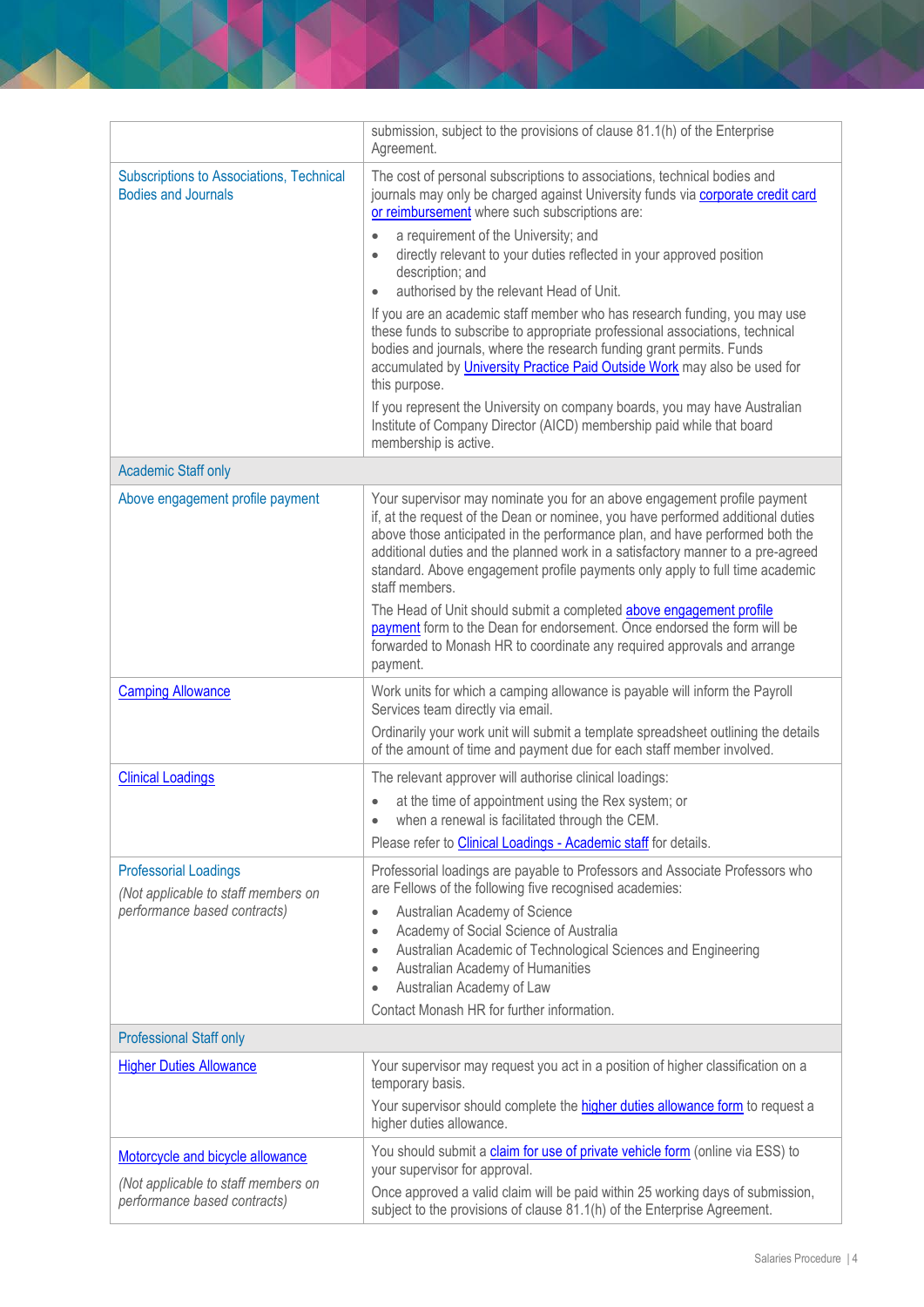| On-Call and Call-back for IT Staff | You should submit a completed eSolutions on-call and call back allowance<br>claim form to your supervisor for approval.                                                    |
|------------------------------------|----------------------------------------------------------------------------------------------------------------------------------------------------------------------------|
| Overtime meal allowance            | You should submit a completed Timesheet [Online] form to your supervisor for<br>approval.                                                                                  |
| Sleep over allowance               | If you are eligible for a sleep over allowance, your supervisor will prepare a<br>memo outlining the circumstances and will seek the endorsement from the<br>Head of Unit. |
|                                    | Your supervisor will forward the endorsed memo to Monash HR,<br>hr@monash.edu who will arrange payment.                                                                    |

## 7. Breach of procedure

7.1 The University treats any breach of policies or procedures seriously. The University encourages reporting of concerns about noncompliance and manages compliance in accordance with the applicable **Enterprise Agreement**, relevant instrument of appointment and/or applicable contract terms. A failure to comply with policies, procedures and schedules may result in action by the University. Such action may include disciplinary and other action up to and including potential termination of employment for employees and cessation of other engagements for other persons.

# **DEFINITIONS**

<span id="page-4-0"></span>

| <b>ESS</b>                  | The online Employee Self Service system which provides staff members with easy and private access<br>to personal and current employment information held by the University.                                                                                                                                                                                                                             |
|-----------------------------|---------------------------------------------------------------------------------------------------------------------------------------------------------------------------------------------------------------------------------------------------------------------------------------------------------------------------------------------------------------------------------------------------------|
| Head of Unit                | The head of an academic or organisational work unit, for example Head of School, Head of Department<br>or where applicable, a person acting as their nominee.                                                                                                                                                                                                                                           |
| Increment due date          | Normally the anniversary of the date the staff member commenced their current position with the<br>University. However, if a staff member has been promoted or if their position has been reclassified, the<br>date of effect for those changes will become the increment due date. Periods of unpaid leave and a<br>period on higher duties may also change the increment due date.                    |
| <b>Enterprise Agreement</b> | The Enterprise Agreement means the Monash University Enterprise Agreement (Academic and<br>Professional Staff) 2019 or the Trades and Services staff (Building and Metal Trades staff)<br>2009 or Trades and Services staff (Catering and Retail, Cleaning and Caretaking, and Miscellaneous<br>services staff) 2005 as applicable to the staff member in accordance with their contract of employment. |
| Supervisor                  | The person who is responsible for the supervision of staff member(s) and in most cases this will be the<br>immediate line manager. Supervisors must be:<br>a minimum of one HEW level higher than their staff, for professional staff; or<br>at Level C or above and a minimum of one academic level higher, for academic staff.                                                                        |
| <b>Timesheet approver</b>   | This is normally your supervisor. Timesheet approvers must be employed by the University on a fixed-<br>term or continuing basis.                                                                                                                                                                                                                                                                       |